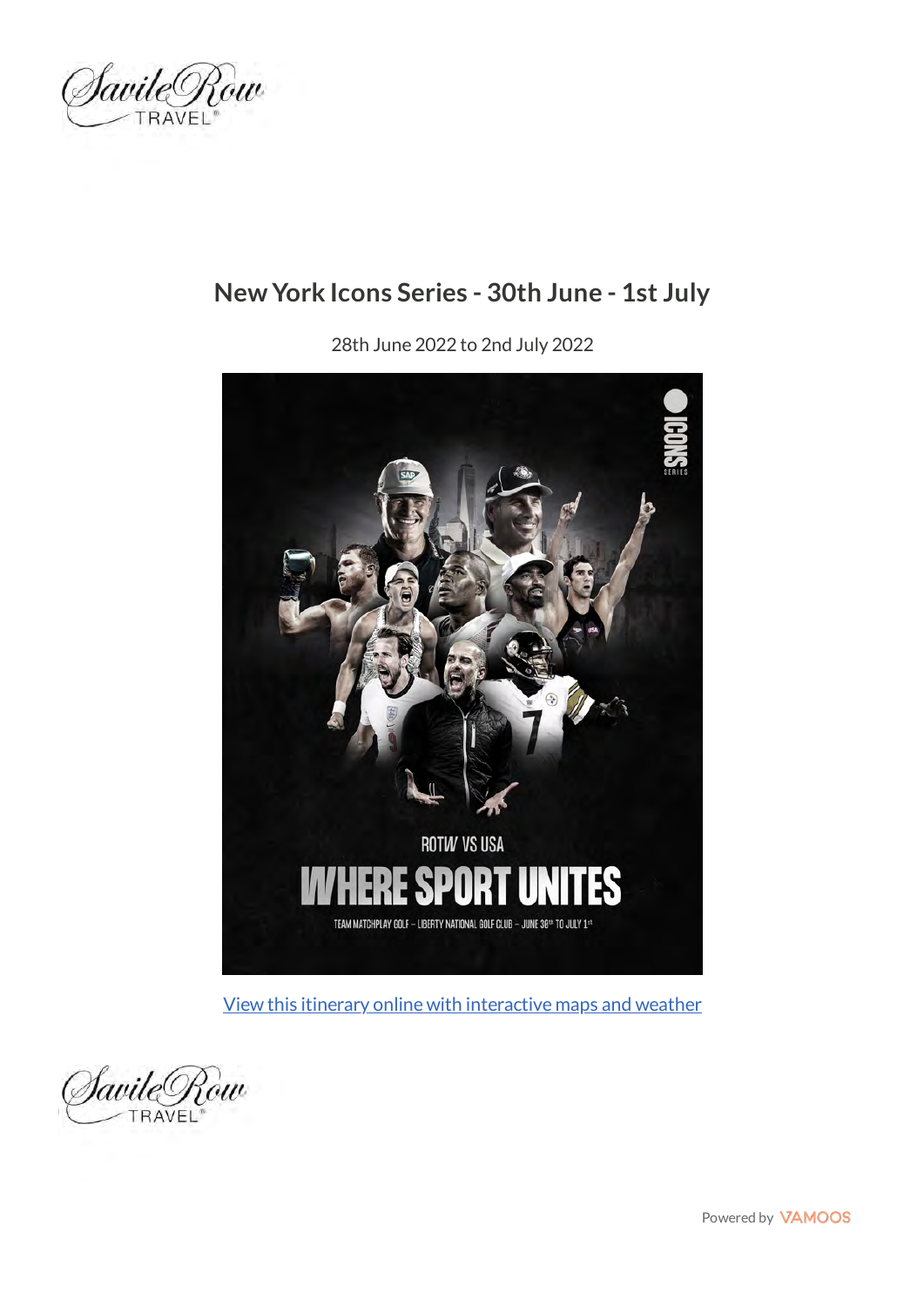)avileO ów

**Day 1 - Arrive In New York** Tue, 28th June 2022

Transfer from Home to London Heathrow for your Business Class flight with British Airways to John Kennedy Airport

Flight Details - British Airways Depart - 08:25 Arrive - 11:05

On arrival in New York collect your bags and head to the Heliport for your short flight into Manhatten with Blade Helis.

Check into the Equinox and head to the bar for a well earnt drink and a bite to eat after your flight. Enjoy the rest of the afternoon either by the pool or exploring New York City.

Dinner recommendations for tonight at The Electric Lemon or The Hudson Grill



John F. Kennedy International Airport



SavileRow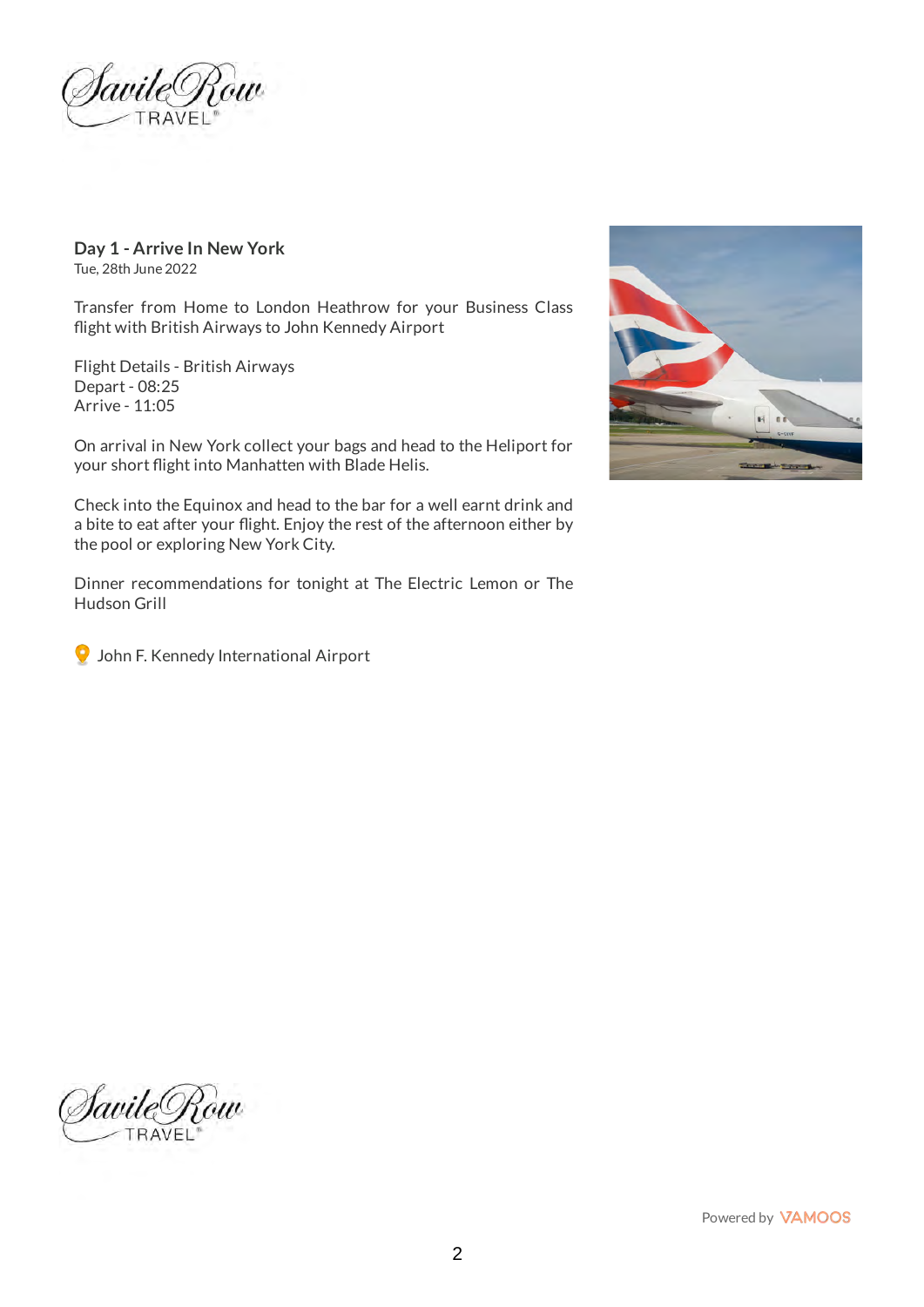)avileO iw

#### **Day 2 - First Day in New York** Wed, 29th June 2022

Breakfast at your leisure then head to the Hudson River to catch a ferry to take in the sights of New York while making your way to Liberty National for your first viewing of the ICONS series.

Make sure to bring your camera for lots of celeb spotting and a great intimate experience to see the stars up close before the competition starts.

Once the practice day is over hop on the ferry or enjoy a short transfer drive back to Manhatten for an evening in New York.



For this evening's entertainment, we would suggest an evening at Yankee Stadium watching The Yankees v The Athletics or enjoy a dinner at Cipriani on Broadway or Le Bilboquet.

Equinox Hotel New York

SavileRow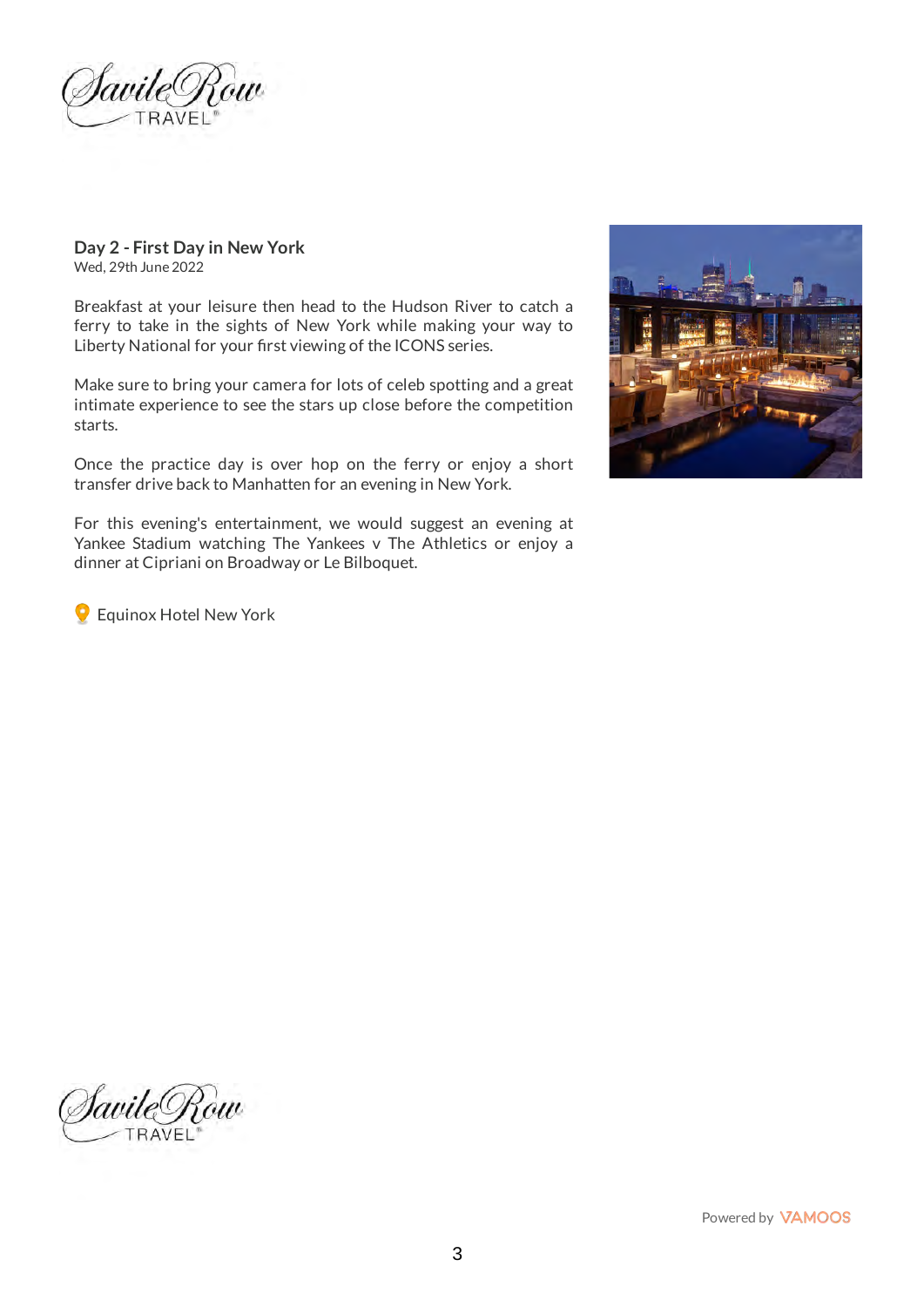Iavile <sup>(</sup>

#### **Day 3 - Tournament Day 1 of the ICONS Series** Thu, 30th June 2022

Enjoy breakfast at your leisure before your transfer will take you from the Equinox to Liberty National for the first day of the ICONS Series.

Today will be made of up 3 Sessions - SESSION 1 : 5 x Greensomes SESSION 2 : 5 x Fourballs SESSION 3 : 5 x Greensomes



Enjoy the views of the course while watching some of the biggest names in sports battle it out over the next 2 days with the New York City skyline as the backdrop.

Once the action has finished on the golf course enjoy either a short transfer or ferry trip back to Manhattan for your evening's entertainment at The Chelsea Pier Driving range for some relaxed drinks and fun on the range or enjoy an evening dinner at Carbone or Lola Tavern.

**Q** Liberty National Golf Club

SavileRow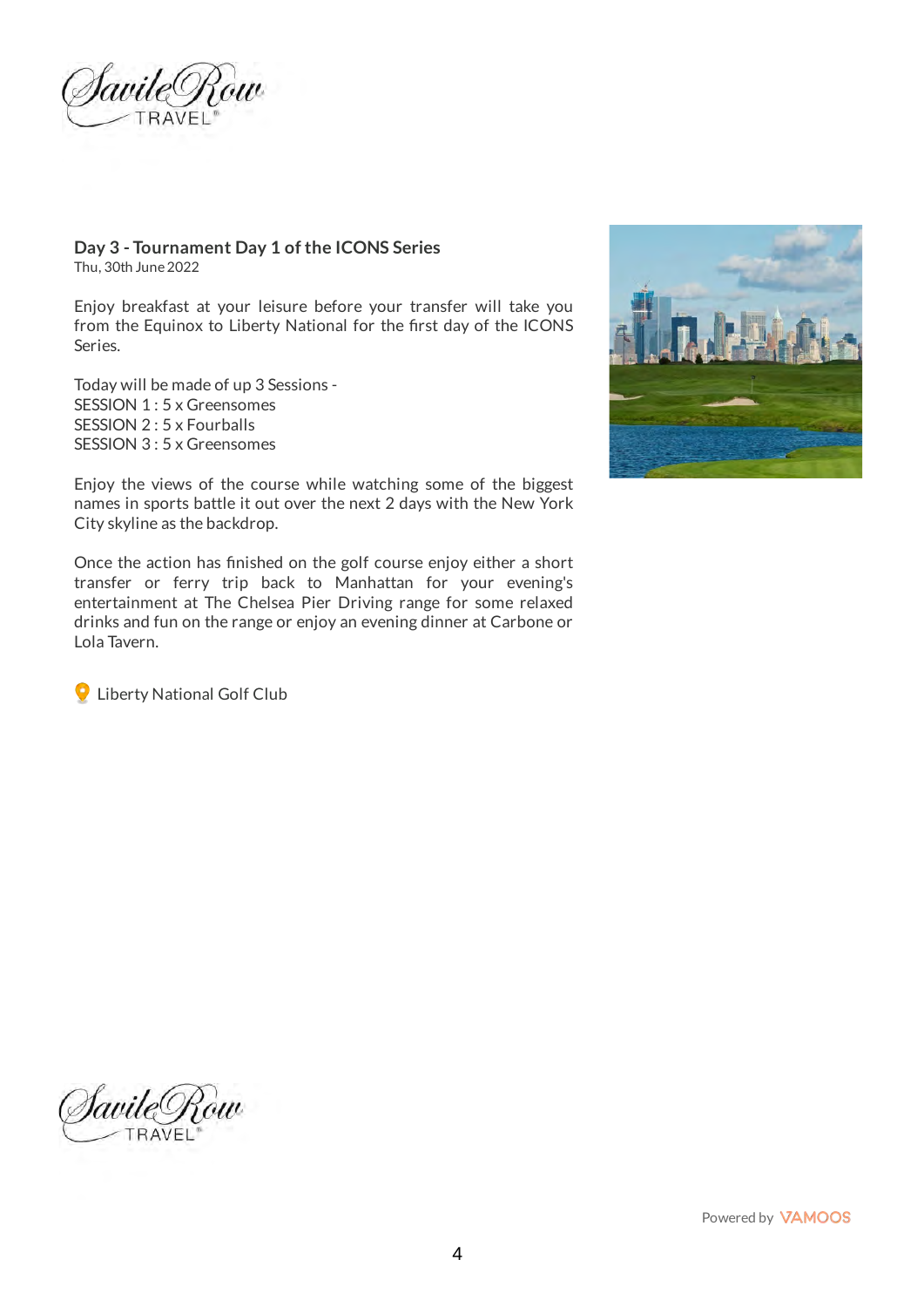)avile

#### **Day 4 - Tournament Day 2 of The ICONS Series** Fri, 1st July 2022

Enjoy breakfast at your leisure before making your way to the Manhatten Pier for your ferry across to Liberty National for the final day of the ICON Series. Today's format will be:

SESSION 4 : 4 x Fourballs SESSION 5 : 5 x Greensomes SESSION 6 : 12 x Singles

With a winner takes it all battle on the final day this will be a great day out to enjoy watching sporting superstars battle it out for the first ever ICON Series Event.

For your final evening in New York head to either Eleven Maddison Park or Boucherie for an enjoyable final evening in the big apple.

**Q** Liberty National Golf Club



JavileT Zow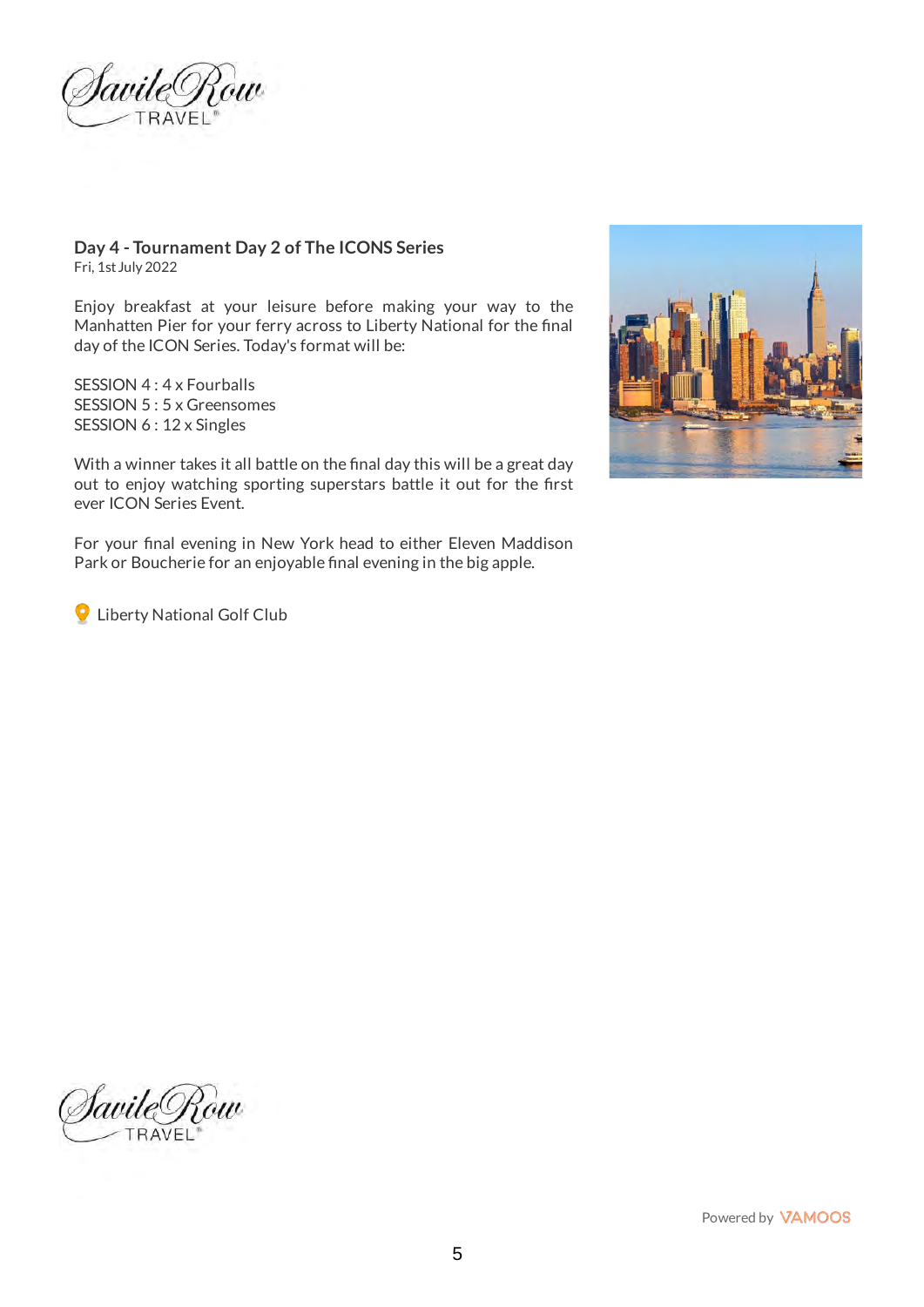<u> Savile Row</u>

**Day 5 - Flying Back to London** Sat, 2nd July 2022

After a leisurely breakfast a free day in New York to explore the city or enjoy a round of golf at either Ferry Point Trump National or Bethpage Golf Club.

Once checked out of the Equinox, there will be a short transfer to the Blades Heli Port to take you from Manhattan to JFK airport for your flight home.

Flight Details - British Airways Depart - 22:30 Arrive - 10:50 +1



On arrival at Heathrow airport, you will be met at arrivals by your driver to take you home.

SavileRow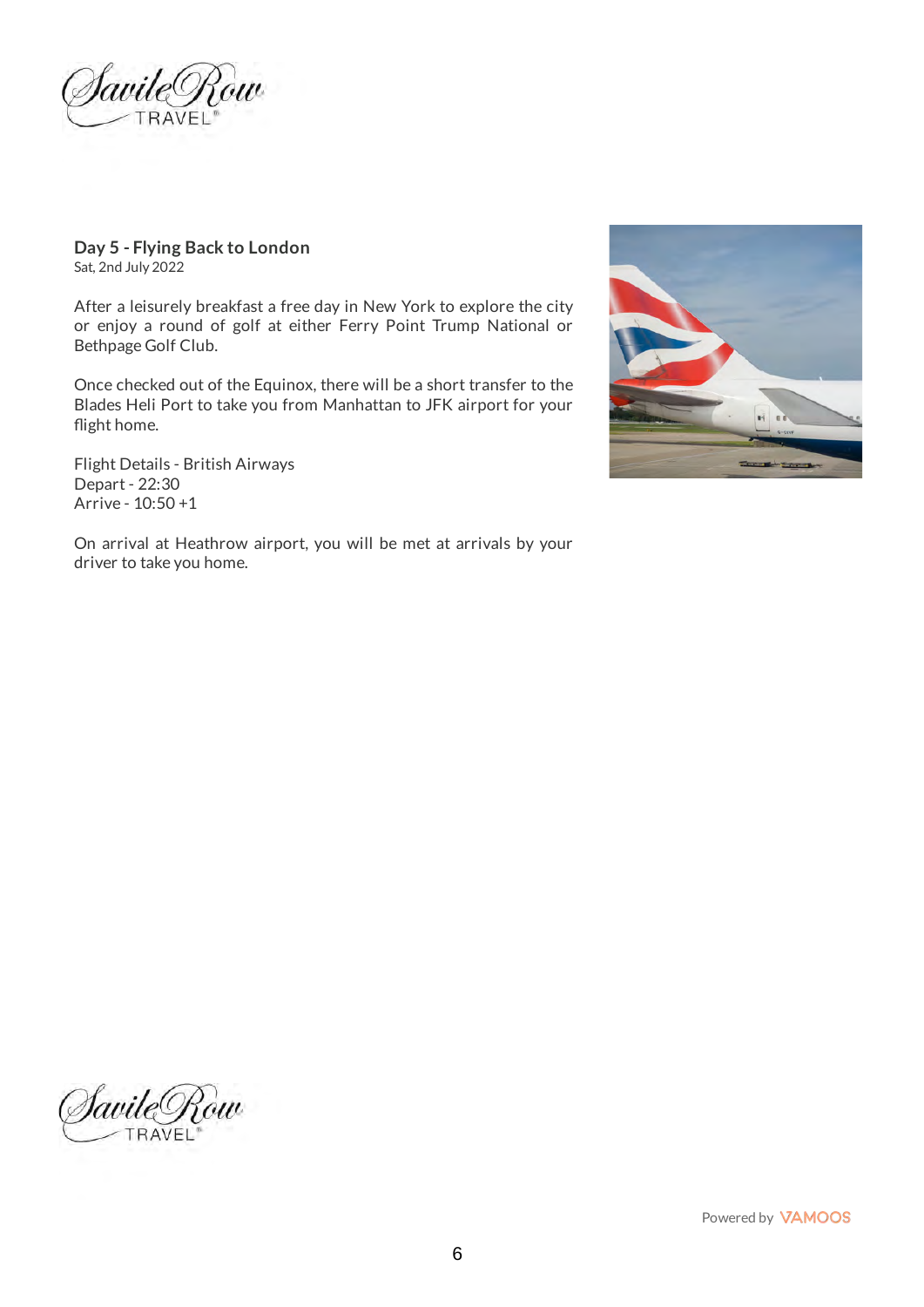SavileRow

## **Map**



[View this itinerary online with interactive maps and weather](https://web.vamoos.com/sample-trip-maps/U0FWSUxFUk9XLUlDT05TMjAyMg==)

SavileRow